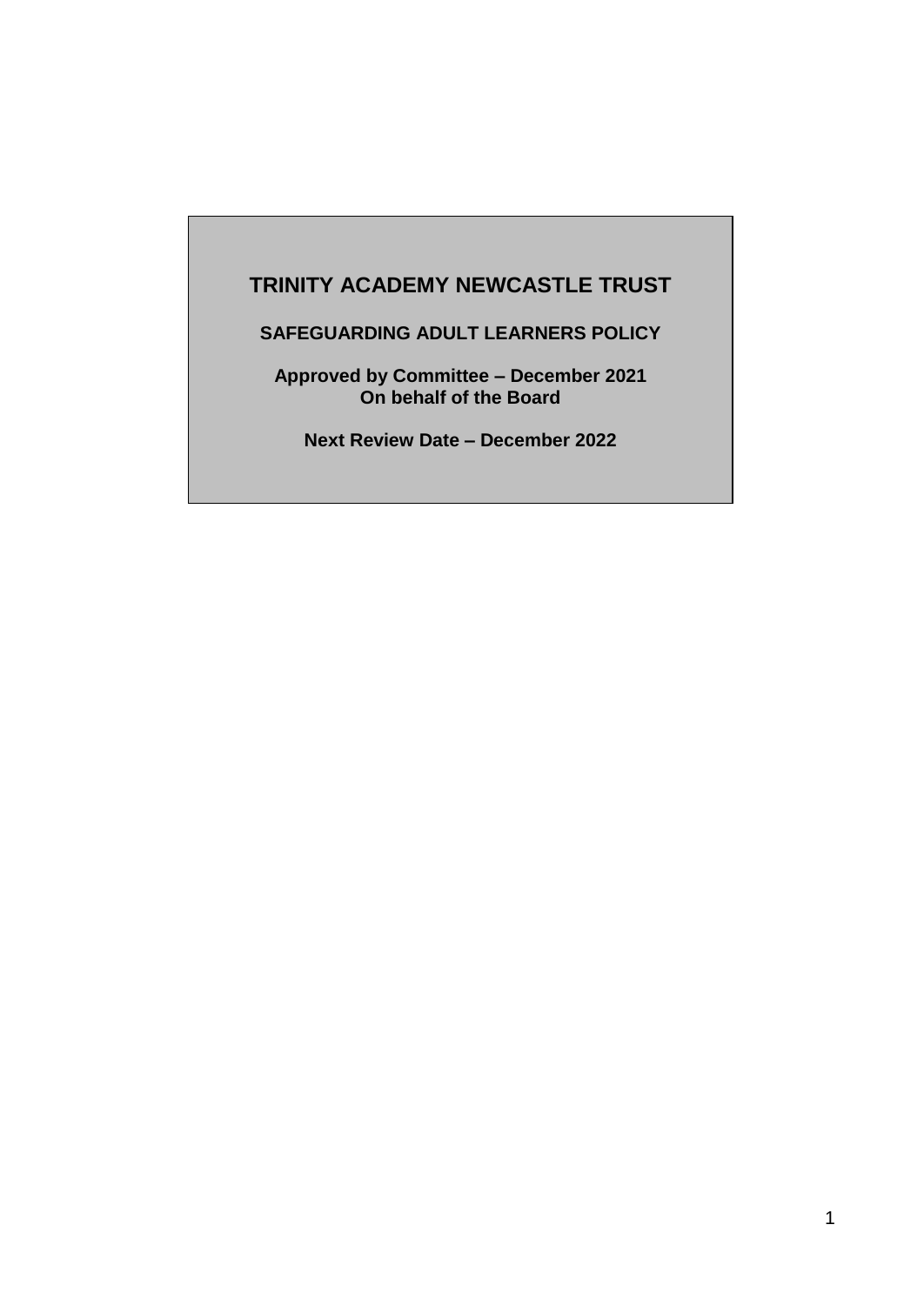### **Policy Statement**

This policy will enable Trinity Academy Newcastle Trust (The Trust) to demonstrate its commitment to keeping safe, adult learners at risk with whom it works alongside. The Trust acknowledges its duty to act appropriately to any allegations, reports or suspicions of abuse.

It is important to have policy and procedures in place so that all managers, staff, volunteers, service users and carers, Board of Directors can work to prevent abuse and know what to do should a concern arise.

This Policy applies to all those working in, studying and visiting the Trust including learners, The Trust workforce, Board of Directors, volunteers and visitors to the Trust and, where relevant, contracted services such as signers, employers offering work placements, transportation companies and contractors with direct access to learners who may be adult learners at risk of harm.

This Policy and its accompanying procedures apply to adult learners at risk of harm.

The policy and procedures have been drawn up in order to enable the Trust to:

- promote good practice and work in a way that can prevent harm and abuse occurring;
- ensure that any allegations of abuse or suspicions are dealt with appropriately and the person experiencing abuse is supported; and
- stop abuse occurring.

The policy and procedures relate to the safeguarding of **adult learners at risk**. Adult learners at risk are defined as individuals aged over 18 who:

- have needs for care and support (whether or not the local authority is meeting any of those needs) and;
- is experiencing, or at risk of, abuse or neglect; and
- as a result of those care and support needs is unable to protect themselves from either the risk of, or the experience of abuse or neglect. (Care Act, 2014)

It is acknowledged that significant numbers of adult learners at risk are abused and it is important that the Trust has a safeguarding adult's policy, a set of procedures to follow and puts in place preventative measures to try and reduce those numbers.

In order to implement the policy and procedure, the Trust will work to:

- stop abuse or neglect wherever possible;
- prevent harm and reduce the risk of abuse or neglect to adults with care and support needs;
- promote the wellbeing of the adult(s) at risk in safeguarding adults arrangements;
- safeguard adults in a way that supports them in making choices and having control about how they want to live;
- promote an approach that concentrates on improving life for the adults concerned;
- raise awareness of safeguarding adults to ensure that everyone can play their part in preventing, identifying and responding to abuse and neglect;
- provide information and support in accessible ways to help people understand the different types of abuse, how to stay safe and what to do to raise a concern about the safety or wellbeing of an adult; and
- address what caused the abuse or neglect.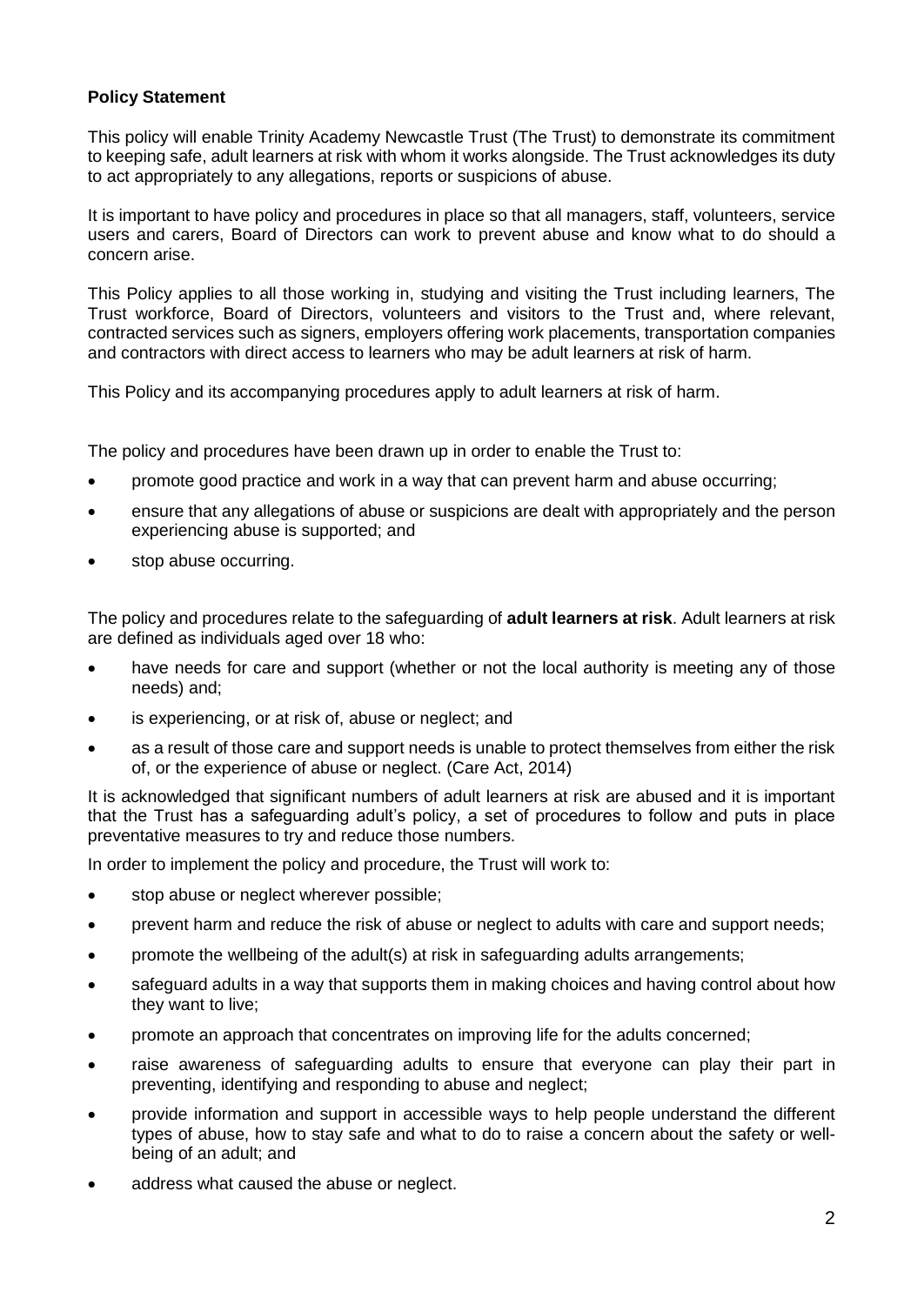## **The Trust will:**

- ensure that all managers, staff, volunteers, service users and carers and Board of Directors are familiar with this policy and associated procedures;
- work with other agencies within the framework of the Newcastle Safeguarding Adults Board Policy and Procedures, issued under Care Act 2014 statutory guidance;
- act within its confidentiality policy and will usually gain permission from service users before sharing information about them with another agency.
- pass information to the Local Authority when more than one person is at risk. For example: if the concern relates to a worker, volunteer or organisation who provides a service to adults with care and support needs or children;
- inform service users that where a person is in danger, a child is at risk or a crime has been committed then a decision may be taken to pass information to another agency without the service user's consent;
- make a safeguarding adults referral to the Local Authority as appropriate;
- endeavor to keep up to date with national developments relating to preventing abuse and welfare of adults;
- will ensure that the Designated Adult Safeguarding Manager (DASM) understands his/her responsibility to refer incidents of adult abuse to the relevant statutory agencies (Police/Local Authority).

The Designated Adult Safeguarding Manager in Trinity Solutions Academy and Trinity Post 16 Solutions Limited is Vicky Elliott

Contact Details -0191 2986950

They should be contacted for support and advice on implementing this policy and associated procedures.

This policy should be read in conjunction with the Newcastle's Multi-Agency Safeguarding Adults Policy and Procedures documents which are available at:

### <https://www.newcastlesafeguarding.org.uk/safeguarding-adults/policy-procedures/>

This policy and associated procedures are kept electronically and on the website.

### **Procedures**

### **1. Introduction**

The Trust (Trinity Solutions Academy and Trinity Post 16 Solutions Limited) provides bespoke programmes of learning to learners aged 16-25 with learning difficulties and/or disabilities. These procedures have been designed to ensure the wellbeing and protection of any adult who accesses services provided by the Trust. The procedures recognise that adult abuse can be a difficult subject for workers to deal with. The Trust is committed to the belief that the protection of adult learners at risk from harm and abuse is everybody's responsibility and the aim of these procedures is to ensure that all managers, staff, volunteers, service users, carers and work experience providers, and Board of Directors act appropriately in response to any concern of adult abuse.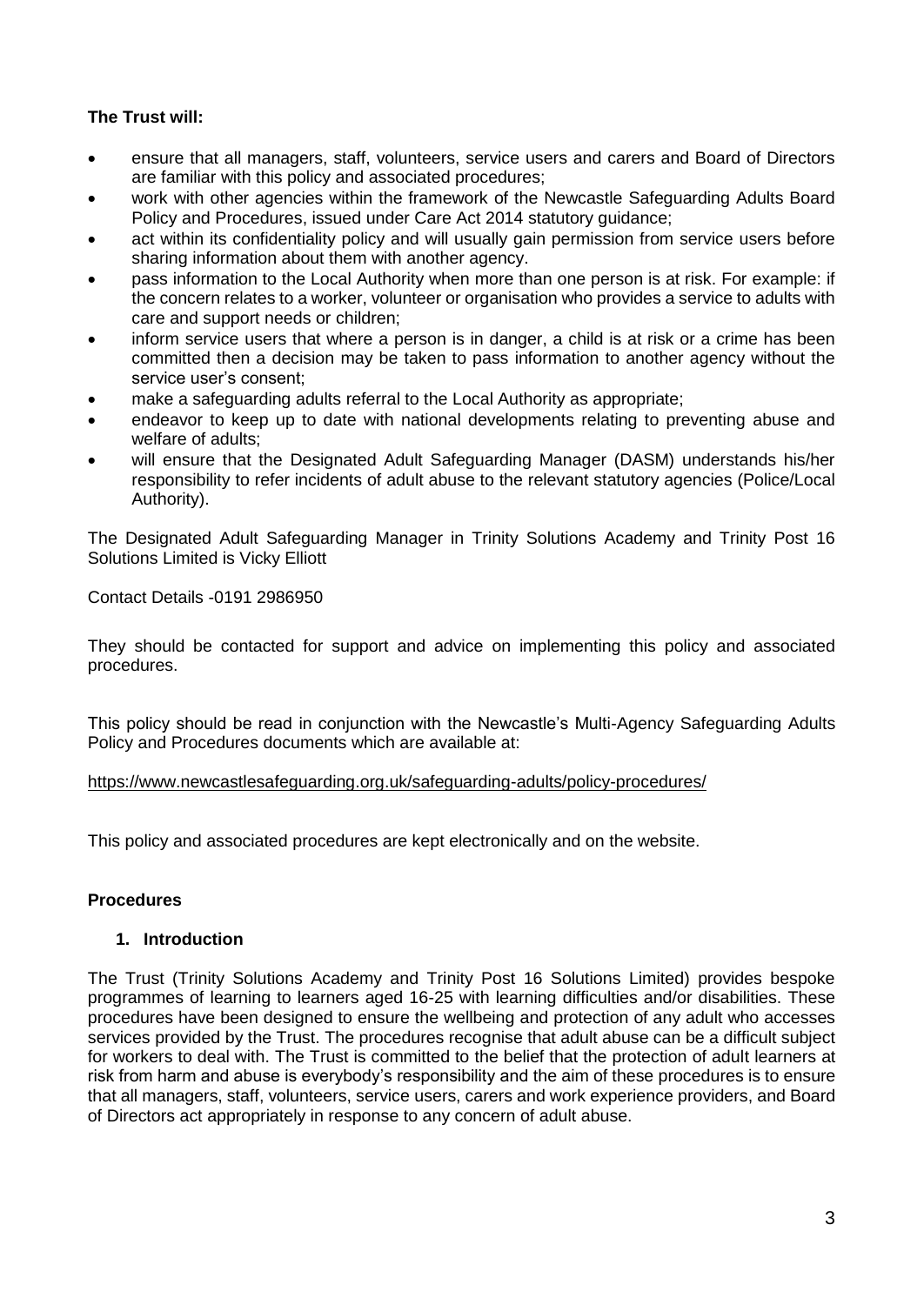Newcastle Safeguarding Adults Board (NSAB) have produced a Threshold Tool to assess potential risk

### <https://www.newcastlesafeguarding.org.uk/resources/threshold-tool-guidance/>

Using the safeguarding adults risk threshold tool

The safeguarding adults risk threshold tool has been designed to consider both the vulnerability of the adult at risk, the seriousness of the abuse that is occurring, the impact of the abuse and the risk of it recurring.

Regular, low level concerns can amount to a far higher level of concern which then requires more in-depth investigation or assessment under safeguarding adults procedures. Each local area has an escalation policy in place to aid professional judgement in these circumstances. This means that a specified number of safeguarding adults concerns reported to the Local Authority in a specified timeframe will result in further action under safeguarding adults procedures. Please refer to each area's policy and procedure.

The tool is not designed in way in which further actions are determined by achieving a score or a specified number of ticks. It is there to provide guidance and key considerations for practitioners who are assessing and managing risk.

### **2. Preventing abuse**

The Trust is committed to putting in place safeguards and measures to reduce the likelihood of abuse taking place within the services it offers and that all those involved within the Trust will be treated with respect.

Therefore this policy needs to be read in conjunction with the following policies:

- Equal Rights and Diversity
- Volunteers
- Complaints
- Whistle Blowing
- Confidentiality
- Disciplinary and Grievance
- Data Protection
- Recruitment and Selection
- Behaviour Policy
- PREVENT

The Trust is committed to safer recruitment policies and practices for paid staff and volunteers. This will include Disclosure and Barring Service (DBS) checks for staff and volunteers, ensuring references are taken up and provision of adequate training on safeguarding adults.

The organisation will work within the current legal framework for referring staff or volunteers to the DBS who have harmed or pose a risk to vulnerable adults and/or children.

Information about safeguarding adults and the complaints policy will be available to service users and their carers/families.

### **3. Recognising the signs and symptoms of abuse**

The Trust is committed to ensuring that all managers, staff, volunteers, and Board of Directors undertake training to gain a basic awareness of the signs and symptoms of abuse. The Trust will ensure that the Designated Adult Safeguarding Manager and other members of relevant staff or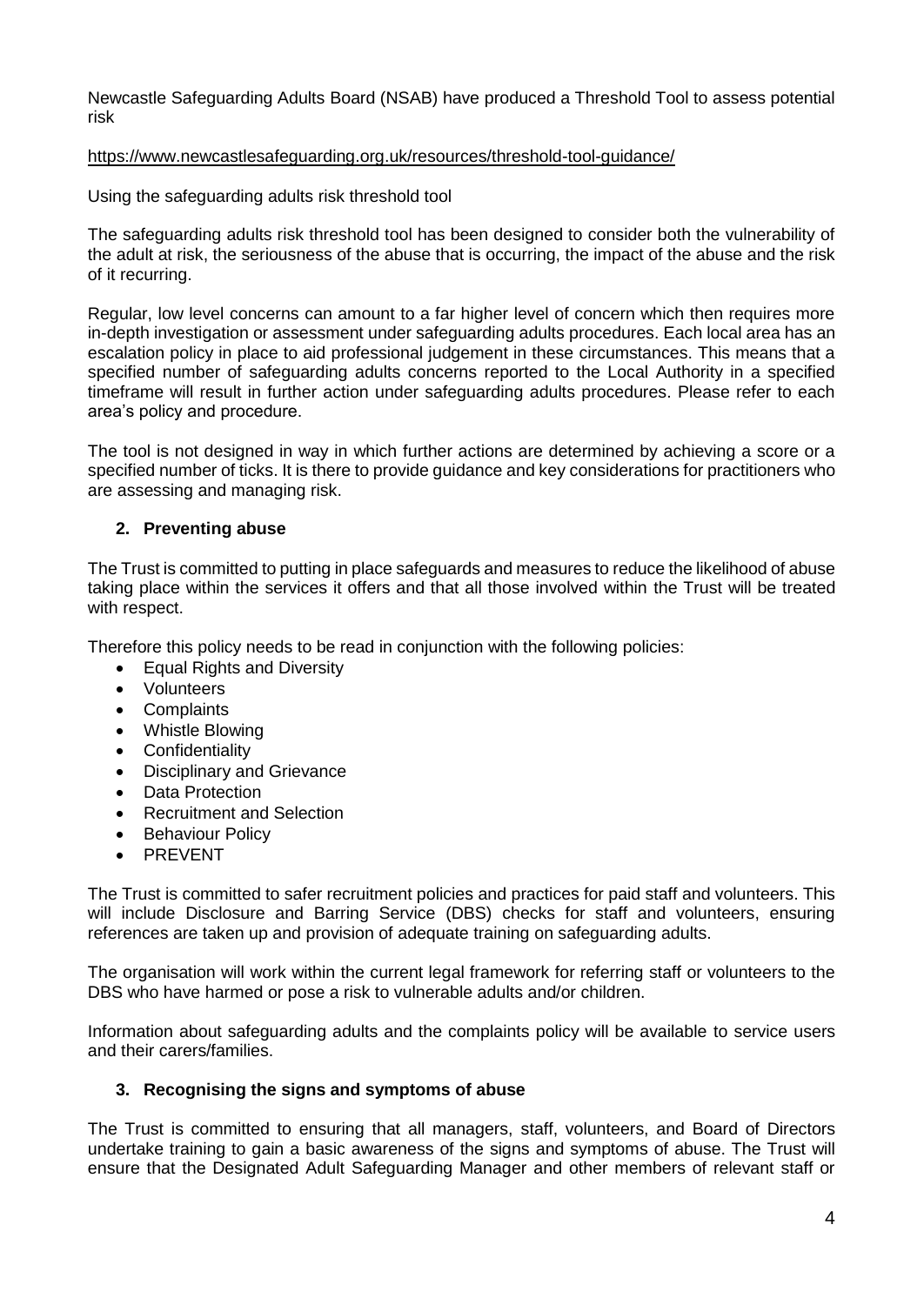volunteers have access to higher levels of training around safeguarding adults provided by the Newcastle Safeguarding Adults Board.

The Trust will not be limited in their view of what constitutes abuse or neglect, as they can take many forms and the circumstances of an individual case will always be considered.

### **Abuse includes:**

### **Discriminatory**

Including forms of harassment, bullying, slurs, isolation, neglect, denial of access to services or similar treatment; because of race, gender and gender identity, age, disability, religion or because someone is lesbian, gay, bisexual or transgender. This includes racism, sexism, ageism, homophobia or any other form of hate incident or crime.

### **Domestic abuse or violence**

Including an incident or a pattern of incidents of controlling, coercive or threatening behaviour, violence or abuse, by someone who is, or has been, an intimate partner or family member regardless of gender or sexual orientation. This includes psychological/emotional, physical, sexual, financial abuse; so called 'honour' based violence, forced marriage or Female Genital Mutilation (FGM).

### **Financial or material**

Including theft, fraud, internet scamming, exploitation, coercion in relation to an adult's financial affairs or arrangements, including in connection with wills, property, inheritance or financial transactions, or the misuse or misappropriation of property, possessions or benefits.

### **Modern slavery**

Encompasses slavery, human trafficking, forced labour and domestic servitude. Traffickers and slave masters use whatever means they have at their disposal to coerce, deceive and force individuals into a life of abuse, servitude and inhumane treatment.

### **Neglect and acts of omission**

Including ignoring medical, emotional or physical care needs, failure to access appropriate health, care and support or educational services, the withholding of the necessities of life, such as medication, adequate nutrition and heating.

### **Organisational (sometimes referred to as institutional)**

Including neglect and poor care practice within an institution or specific care setting such as a hospital or care home, for example, or in relation to care provided in a person's own home. This may range from one off incidents to on-going ill treatment. It can be through neglect or poor professional practice as a result of the structure, policies, processes and practices within an organisation.

### **Physical**

Including assault, hitting, slapping, pushing, burning, misuse of medication, restraint or inappropriate physical sanctions.

### **Psychological (sometimes referred to as emotional)**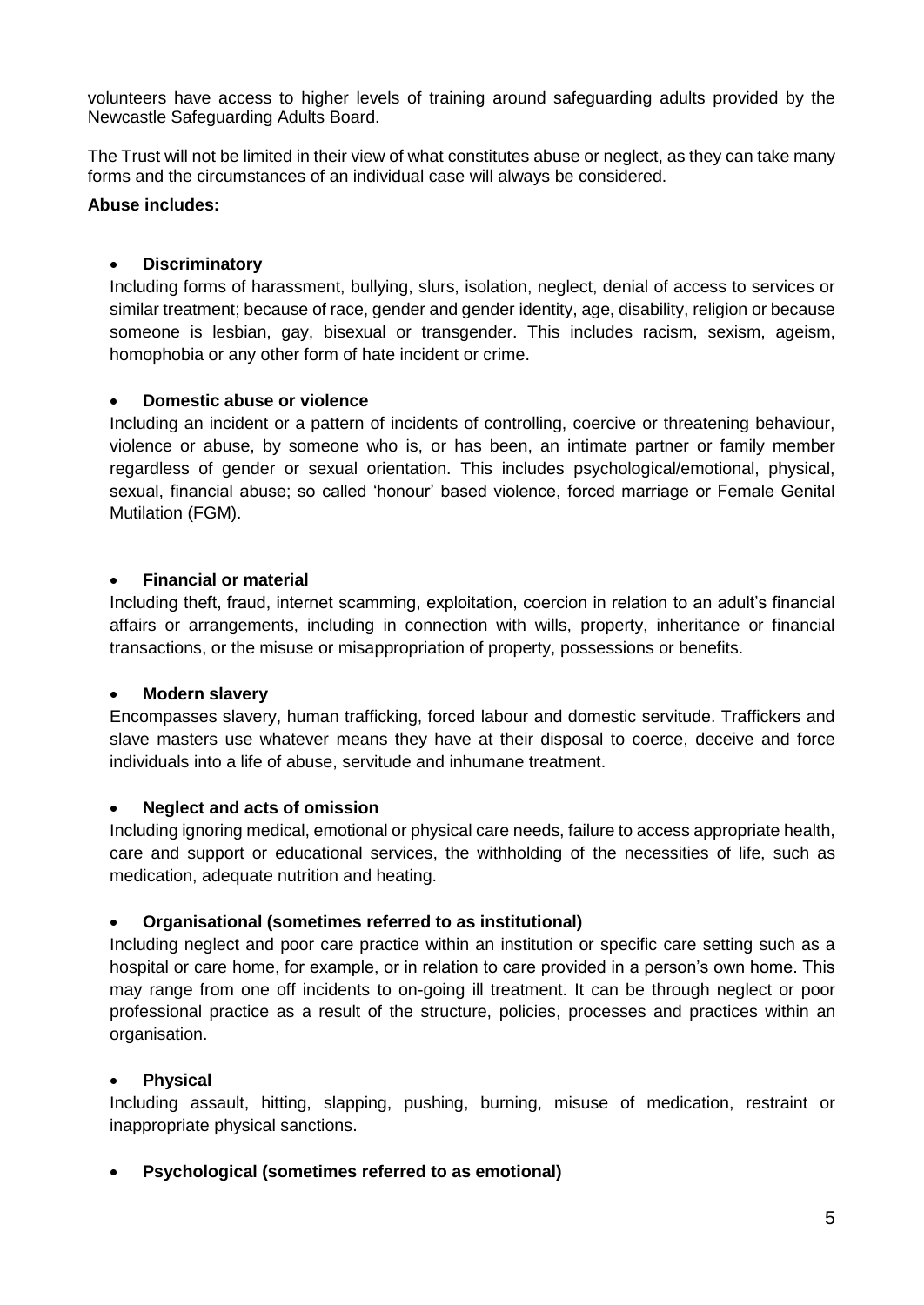Including threats of harm or abandonment, deprivation of contact, humiliation, blaming, controlling, intimidation, coercion, harassment, verbal abuse, cyber-bullying, isolation or unreasonable and unjustified withdrawal of services or support networks.

## **Sexual**

Including rape, indecent exposure, sexual assault, sexual acts, sexual harassment, inappropriate looking or touching, sexual teasing or innuendo, sexual photography, subjection to pornography or witnessing sexual acts to which the adult has not consented or was pressured into consenting. It also includes sexual exploitation which is exploitative situations, contexts and relationships where the person receives "something" (e.g. food, accommodation, drugs, alcohol, mobile phones, cigarettes, gifts, money) or perceived friendship/relationship as a result of them performing, and/or another or others performing sexual acts.

### **Self-neglect**

Includes a person neglecting to care for their personal hygiene, health or surroundings; or an inability to provide essential food, clothing, shelter or medical care necessary to maintain their physical and mental health, emotional wellbeing and general safety. It includes behaviour such as hoarding.

# **Radicalisation and Extremism**

Since 2010, when the Government published the Prevent Strategy, there has been an awareness of the specific need to safeguard vulnerable young people and families from violent extremism. There have been several occasions both locally and nationally in which extremist groups have attempted to radicalise vulnerable children and young people to hold extreme views including views justifying political, religious, sexist or racist violence, or to steer them into a rigid and narrow ideology that is intolerant of diversity and leaves them vulnerable to future radicalisation

Abuse may be carried out deliberately or unknowingly. Abuse may be a single act or repeated acts.

People who behave abusively come from all backgrounds and walks of life. They may be doctors, nurses, social workers, advocates, staff members, volunteers or others in a position of trust. They may also be relatives, friends, neighbours or people who use the same services as the person experiencing abuse.

### **Online Abuse**

All of us are at risk of falling prey to online abuse or scams but those most vulnerable are at more risk of digital exploitation.

### **4. Designated Named Person for safeguarding adults**

The Trust has an appointed individual who is responsible for leading safeguarding adults work in the organisation. In their absence, a deputy will be available for managers, staff or volunteers to consult with. The Designated Adult Safeguarding Manager within Trinity Solutions Academy and Trinity Post 16 Solutions Limited:

Designated Adult Safeguarding Manager – Vicky Elliott Work Telephone number – 0191 2986950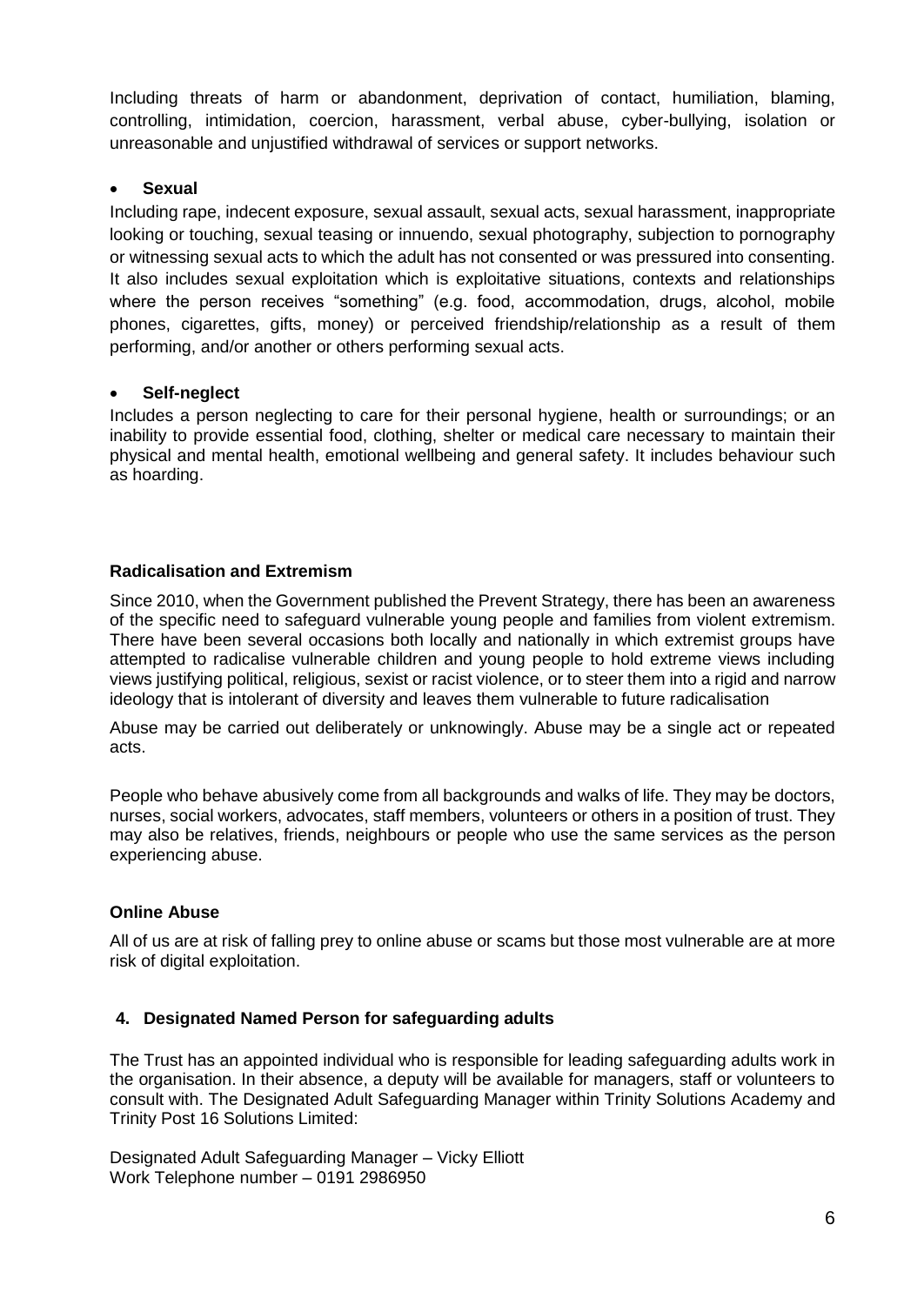Deputy Designated Adult Safeguarding Manager – Marie Bell Work telephone number - 0191 2986950

Head of Safeguarding and Inclusion- Michelle Higgins Work Telephone number - 0191 2986950

#### **Should either of these named people be unavailable then managers, staff, volunteers, service users and carers and Board of Directors should contact Community Health and Social Care Direct directly. See below for contact details.**

The roles and responsibilities of the named person(s) are to:

- ensure that all staff and volunteers are aware of what they should do and who they should go to if they have concerns that an adult at risk may be experiencing, or has experienced abuse or neglect;
- ensure that concerns are acted on, clearly recorded and referred to Community Health and Social Care Direct or to the allocated social worker/care manager where necessary;
- follow up any safeguarding adults referrals and ensure the issues have been addressed;
- manage and have oversight over individual complex cases involving allegations against an employee, volunteer, or student, paid or unpaid;
- consider any recommendations from the safeguarding adults process;
- reinforce the utmost need for confidentiality and to ensure that staff and volunteers are adhering to good practice with regard to confidentiality and security. This is because it is around the time that a person starts to challenge abuse that the risks of increasing intensity of abuse are greatest;
- ensure that staff and volunteers working directly with service users who have experienced abuse, or who are experiencing abuse, are well supported and receive appropriate supervision;
- ensure staff and volunteers are given support and afforded protection, if necessary, under the Public Interest Disclosure Act 1998: they will be dealt with in a fair and equitable manner and they will be kept informed of any action that has been taken and its outcome.

### **5. Responding to people who have experienced or are experiencing abuse**

The Trust recognises that it has a duty to act on reports, or suspicions of abuse or neglect. It also acknowledges that taking action in cases of adult abuse is never easy.

How to respond if you receive an allegation:

- Reassure the person concerned.
- Listen to what they are saying.
- Record what you have been told/witnessed as soon as possible.
- Remain calm and do not show shock or disbelief.
- Tell them that the information will be treated seriously.
- Do not start to investigate or ask detailed or probing questions.
- Do not promise to keep it a secret.

If you witness abuse, or abuse has just taken place, the priorities will be:

- To call an ambulance if required.
- To call the Police if a crime has been committed.
- To preserve evidence.
- To keep yourself and others safe.
- To inform the Designated Adult Safeguarding Manager.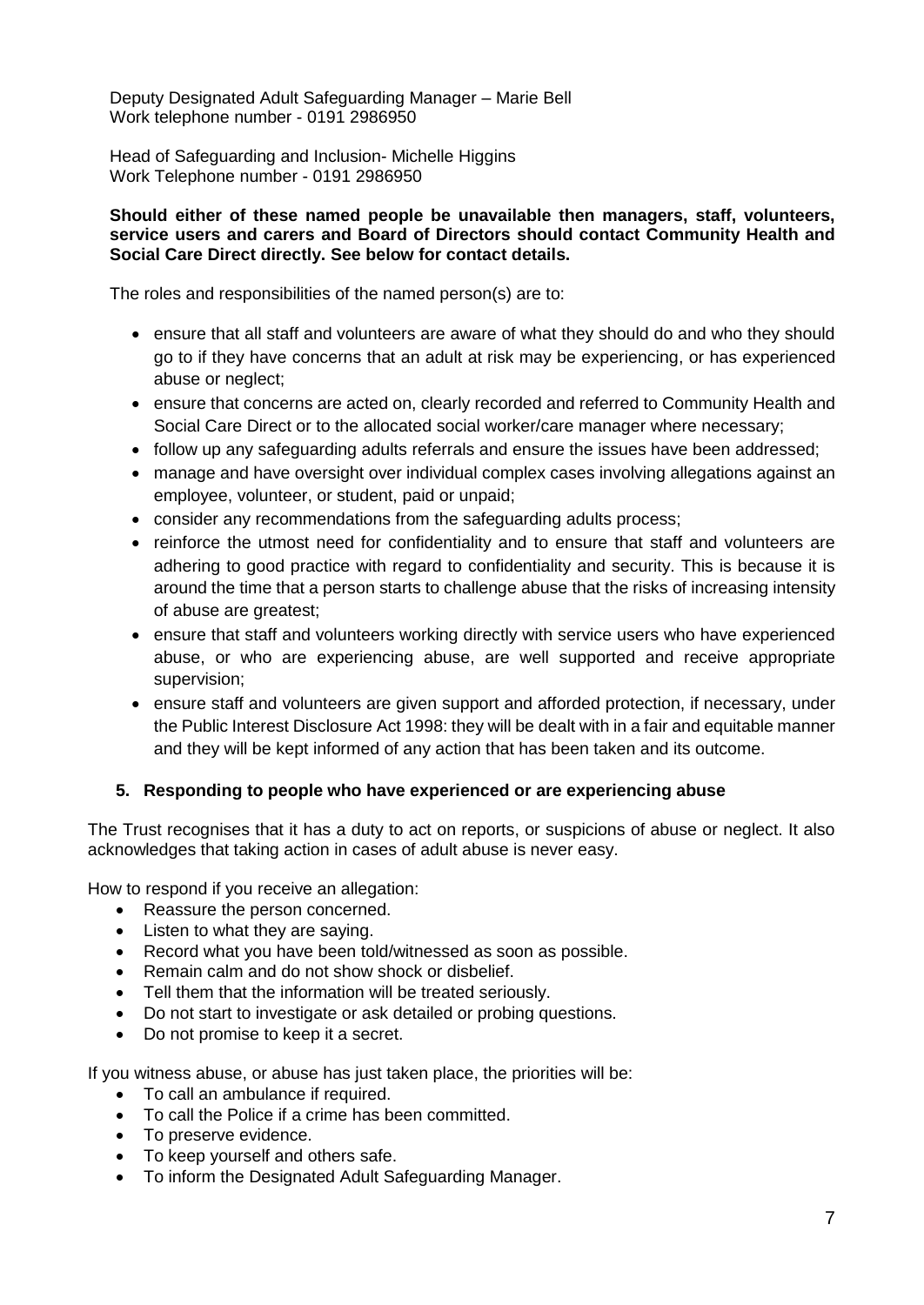- To record what happened on SIMS
- If a referral is made to Adult Social Care this should be recorded in the Management Folder.

All situations of abuse or alleged abuse will be discussed with a manager and/or the Designated Adult Safeguarding Manager. If anyone feels unable to raise their concern with their line manager or Designated Adult Safeguarding Manager then concerns can be raised directly with Community Health and Social Care Direct (see below).

If it is appropriate and there is consent from the individual, or there is a good reason to override consent, such as risk to others, a referral will be made to Community Health and Social Care Direct team. If the individual experiencing abuse does not have mental capacity to consent to a referral, a best interest decision will be made on their behalf.

In line with Making Safeguarding Personal principles, the Designated Adult Safeguarding Manager should try to seek the views from the adult (or an appropriate representative) about what they would like to happen as result of the concern. This will help to inform the multi-agency Safeguarding Adults Enquiry.

The Designated Adult Safeguarding Manager should refer to the Newcastle Safeguarding Adults Board multi-agency policy and procedures and may also take advice from Community Health and Social Care Direct and/or the Safeguarding Adults Unit and/or other advice giving organisations such as the Police (see **useful contacts**).

### **Making a safeguarding adults referral**

### **If you have a concern about an adult at risk you should report it**:

**Community Health and Social Care Direct (8am to 5pm) - Telephone: 0191 278 8377**

**Outside of these hours - Telephone: 0191 278 7878 (Mon-Fri, 5pm-8am & weekends)**

#### **Email: [scd@newcastle.gov.uk](mailto:scd@newcastle.gov.uk)**

#### **In an emergency always dial 999**

The telephone call should be followed up immediately on the new reporting page via an online referral [HERE](https://www.newcastlesafeguarding.org.uk/report-a-concern/)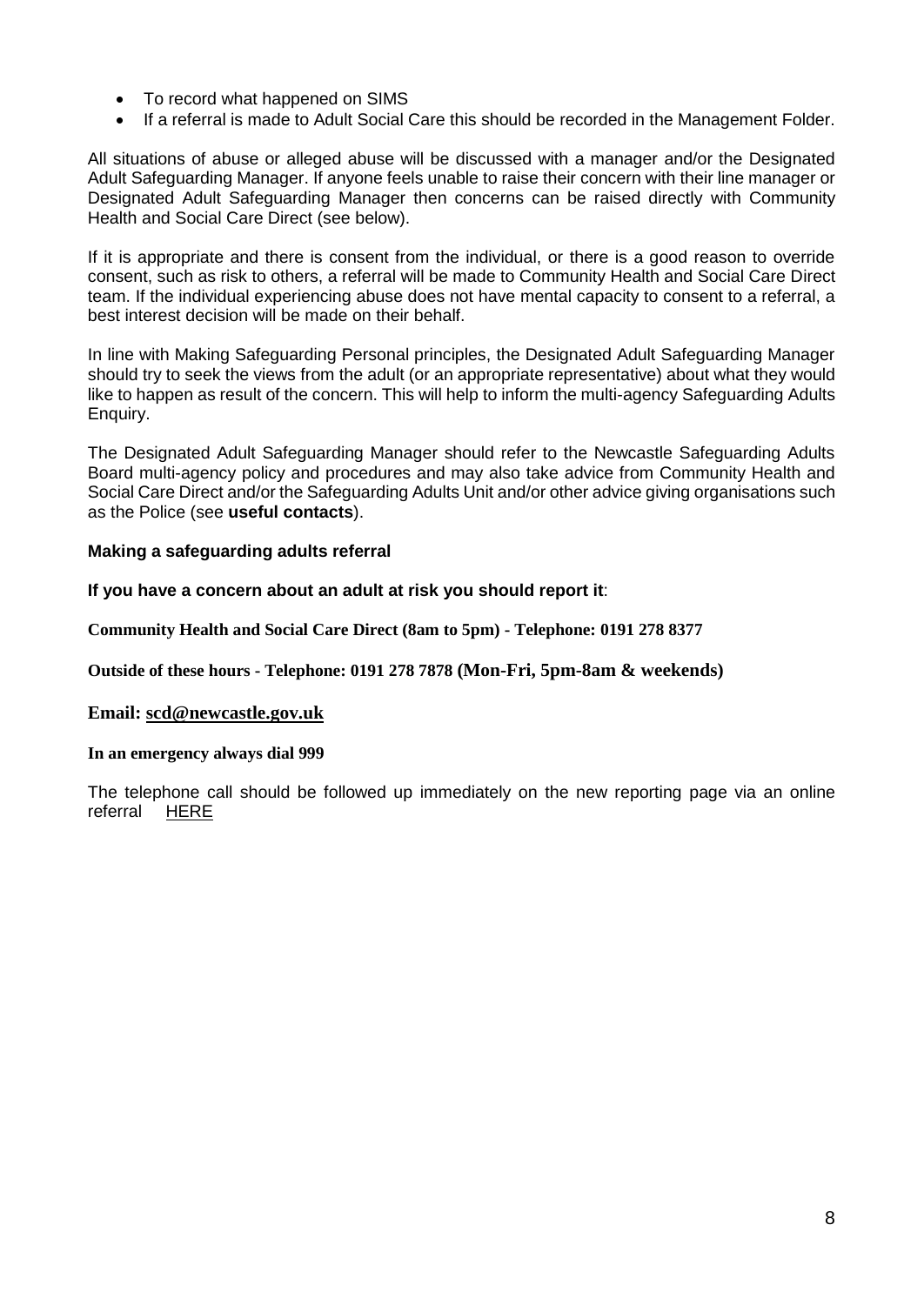

A Safeguarding Adults Manager (a Team Manager from Adult Social Care) will then decide what enquiries need to be undertaken. Feedback will be given to the person who made the safeguarding adults referral.

If the concern relates to a significant risk of (or actual) harm the concern will progress to Stage 2 of the Safeguarding Adults Enquiry and further information will be gathered (see Appendix 2 for an overview of the multi-agency safeguarding adults process).

The Designated Adult Safeguarding Manager will have an understanding of the multi-agency safeguarding adult's process so they can explain it to the person concerned and offer all relevant support to the person and process. This could be practical support e.g. providing a venue, or information and reports and emotional support.

Information should be provided to the individual. This could be about other sources of help or information that could enable them to decide what to do about their experience, enable them to recover from their experience and enable them to seek justice.

### **6. Managing an allegation made against a member of staff or volunteer**

The Trust will ensure that any allegations made against members or member of staff will be dealt with swiftly.

Where a member of staff/volunteer is thought to have committed a criminal offence the Police will be informed. If a crime has been witnessed the Police should be contacted immediately.

The safety of the individual(s) concerned is paramount. A risk assessment must be undertaken immediately to assess the level of risk to all service users posed by the alleged perpetrator. This will include whether it is safe for them to continue in their role or any other role within the service whilst the investigation is undertaken.

The Designated Named Person will liaise with Community Health and Social Care Direct to discuss the best course of action and to ensure that the Trusts disciplinary procedures are coordinated with any other enquiries taking place as part of the ongoing management of the allegation.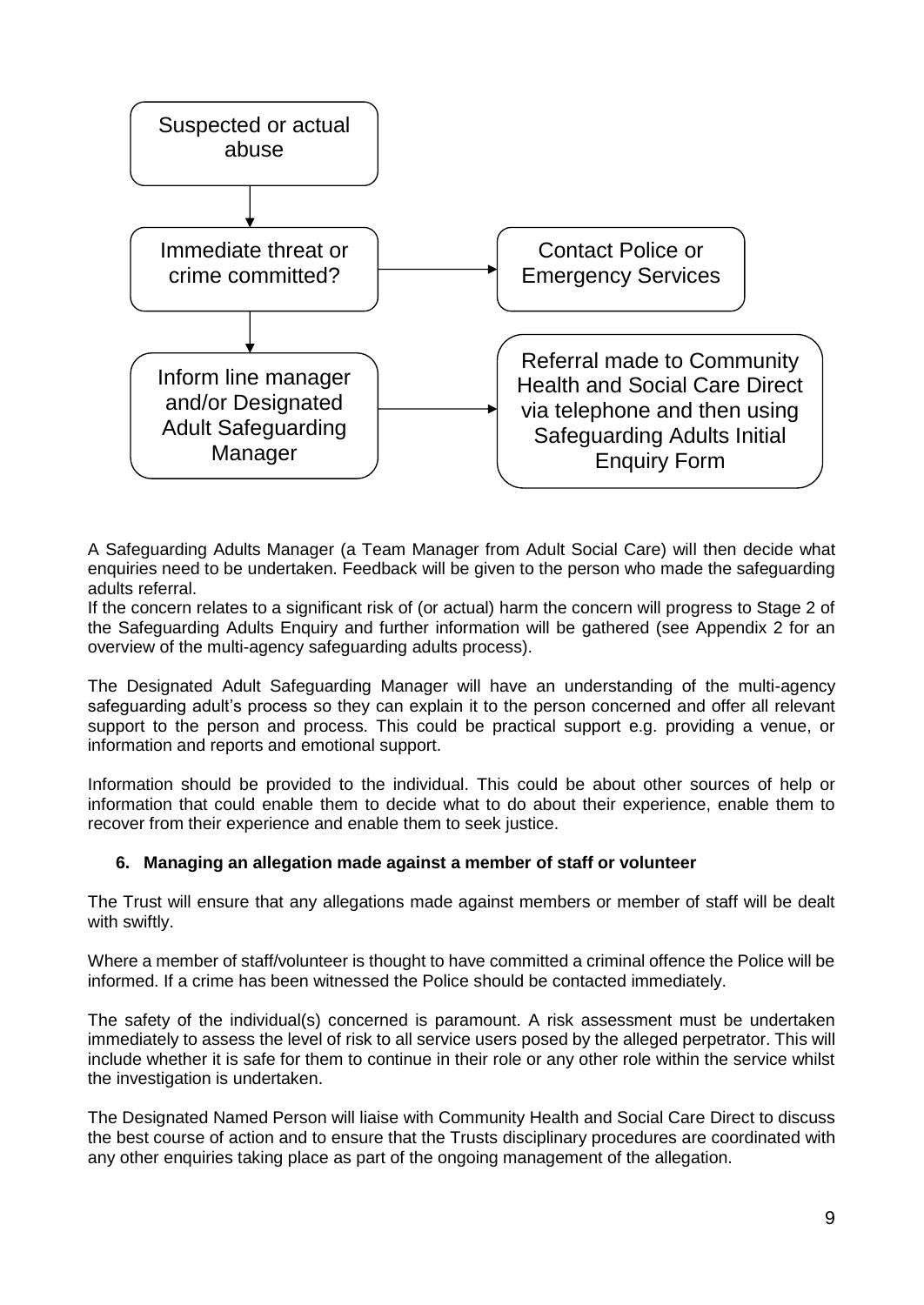The Trust has a whistle blowing policy and staff are aware of this policy. Staff will be supported to use this policy.

### **7. Recording and managing confidential information**

The Trust is committed to maintaining confidentiality wherever possible and information around safeguarding adults issues should be shared only with those who need to know. For further information, please see Confidentiality Policy

All allegations/concerns should be recorded on ARBOR. The information should be factual and not based on opinions, record what the person tells you, what you have seen and witnesses if appropriate.

The information that is recorded will be kept secure and will comply with data protection.

This information will be secured electronically on ARBOR to this information will be restricted to the Designated Named Person and Head of Safeguarding and Inclusion

### **8. Disseminating/Reviewing policy and procedures**

This Safeguarding Adults Policy and Procedure will be clearly communicated to managers, staff, volunteers, service users and carers and Board of Directors. The Designated Adult Safeguarding Manager will be responsible for ensuring that this is done.

The Safeguarding Adults Policy and Procedures will be reviewed annually by the Board of Directors. The Designated Adult Safeguarding Manager will be involved in this process and can recommend any changes. The Designated Adult Safeguarding Manager will also ensure that any changes are clearly communicated to staff, volunteers, service users and carers. It may be appropriate to involve staff, volunteers, service users and carers in the review.

### **9. Useful Contacts**

### **Community Health and Social Care Direct**

Phone: 0191 278 8377 Fax: 0191 278 8312 Available: Monday-Friday, 8am-6pm Out of Hours Service: 0191 278 7878 (for emergency social care needs)

### **Safeguarding Adults Board (NSAB)**

Phone: 0191 278 8156 Available: Monday – Friday, 9.30am-4pm Please note that this is an advice service ONLY. All referrals should be raised with Community Health and Social Care Direct.

### **Northumbria Police**

Phone: 101 Ask for Local Area Police Station or Protecting Vulnerable Persons (PVP) Team.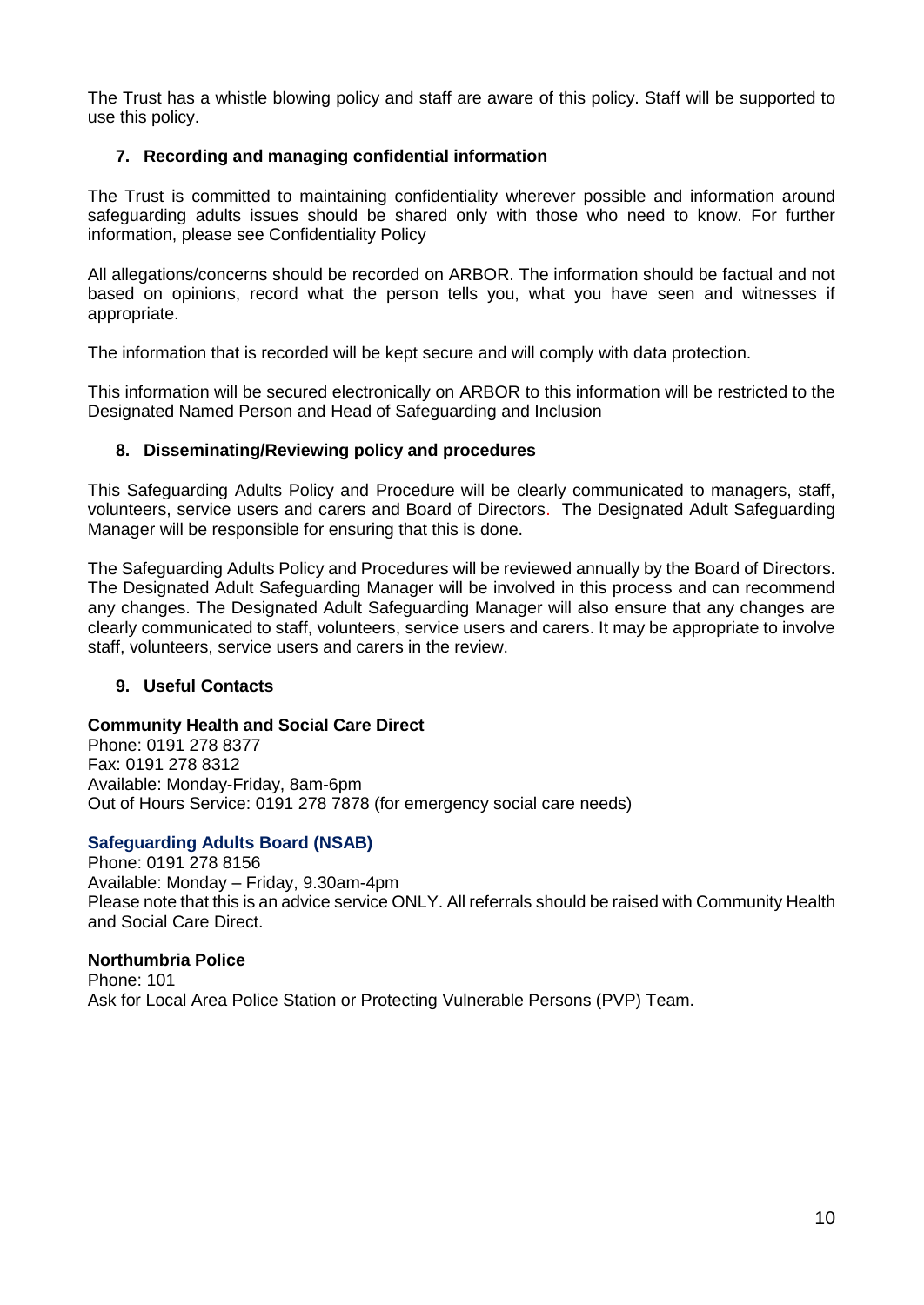**Signed on behalf of the Board:**

 $P_{16}$ 

**\_\_\_\_\_\_\_\_\_\_\_\_\_\_\_\_\_\_\_\_\_\_\_\_\_\_\_\_\_\_\_\_\_\_\_\_ Peter Carter (Chairperson of the Board)**

**Date: December 2021**